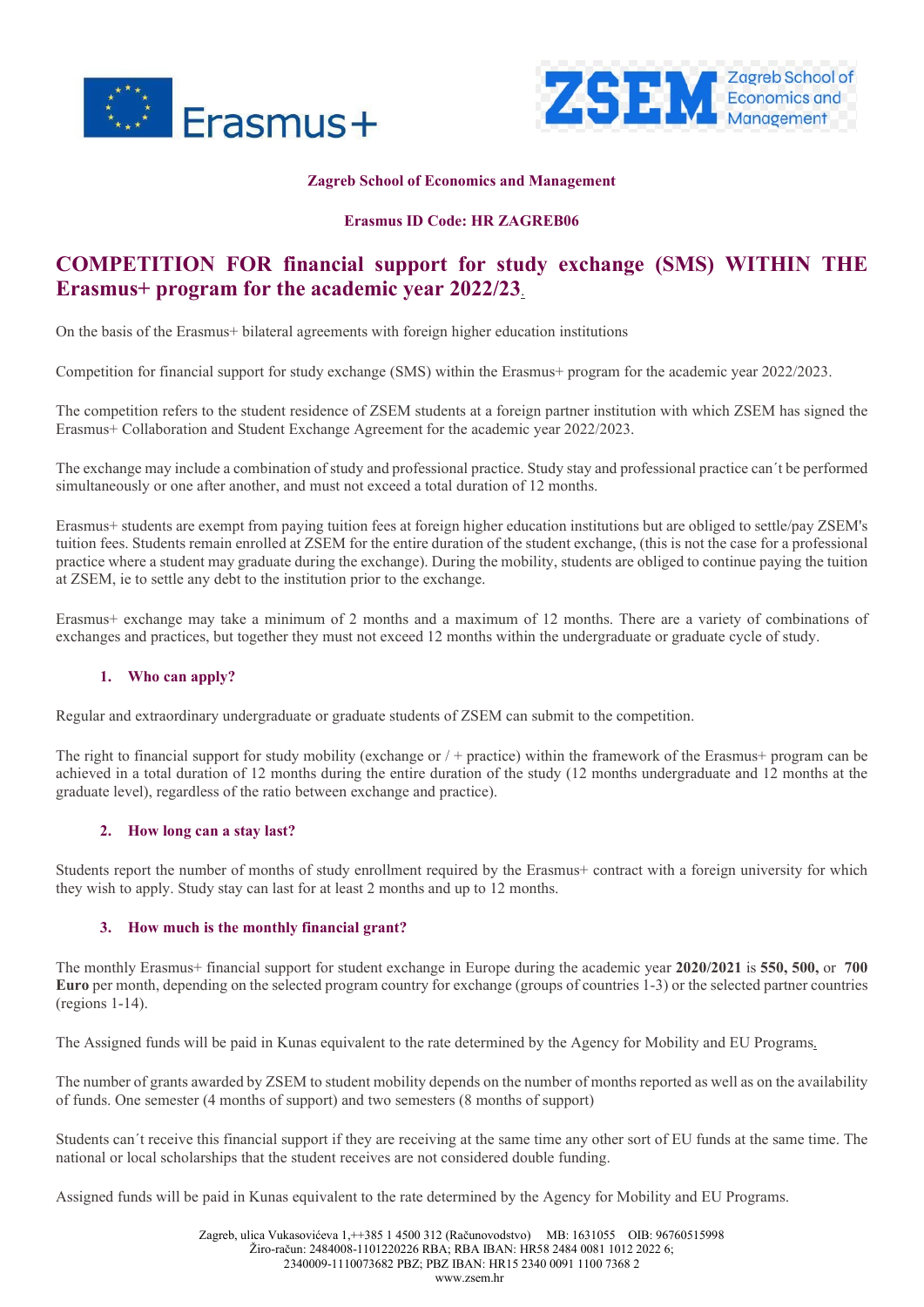



Students without travel support based on distance band calculation have a green travel allowance: an additional EUR 50 and up to 4 additional travel days can be financed ( total for the return trip)

Students who apply and meet all the terms of the competition and do not enter the circle of students who receive financial support can go to the exchange at their own expense. The same rules apply to them as well as Erasmus+ support students. This means that Erasmus+ students without financial grants (zero-grant students) can´t, in the future, compete for Erasmus+ financial support within the same academic (undergraduate/graduate) cycle if they have already used their 12 months of mobility within the undergraduate/graduate cycle.

Students with fewer opportunities and disabilities have the right to receive an increased amount of financial support depending on the degree of disability. It is also necessary to enclose with the application a certificate from the authorized institution showing the degree of disability (detailed instructions will be published with the results of the competition). The same applies to students with lower social and economic status (more specifically on the Mobility Agency website).

# **4. Criteria for Selecting candidates**

The first criteria for student selection will be the overall grade rating so far. For graduate students (master) the level of the overall average makes all grades of graduate level, if they are applying before getting to finish the first semester of studies, the GPA that will be considered is the one getting in the bachelor program. The advantage is given to students with a better average.

In the case of an equal academic process, priority is given to the students with fewer opportunities.

The minimum average required is 3.5 (total or at least in the last semester). All students who meet the first criteria (overall grade rating) take precedence over those who meet only the second criteria, ie an average of 3.5 or more only in the last semester before the exchange.

The selection of candidates is carried out by the Commission for selection at the level of higher education institution appointed by the Dean, in accordance with the available resources.

# **5. Application process**

Students must fill in, sign, and submit an application form to ZSEM International Office**.** In case the funds are not used, the competition remains open.

All required documentation should be submitted electronically to: amali@zsem.hr

Within a maximum of one week, you will receive a confirmation of receipt.

#### **6. The application must enclose:**

a) Application form (on the International Office website)

b) Copy/scan of ID card for applying within the EU and copy/scan passport (both sides)

c) Copy/scan of the EU insurance card for applying within the EU or copy of a private insurance health insurance policy covering mobility period (must cover at least till 30000  $\epsilon$ ) for the applications outside the EU.

d) Transcript of the passed exams and assessment of the achieved ECTS credits certified by the Student Service.

e) Copy of the bank account (žiro account, with the confirmation that the student is the owner of that account).

f) Filled OIB table (in excel format)

www.zsem.hr